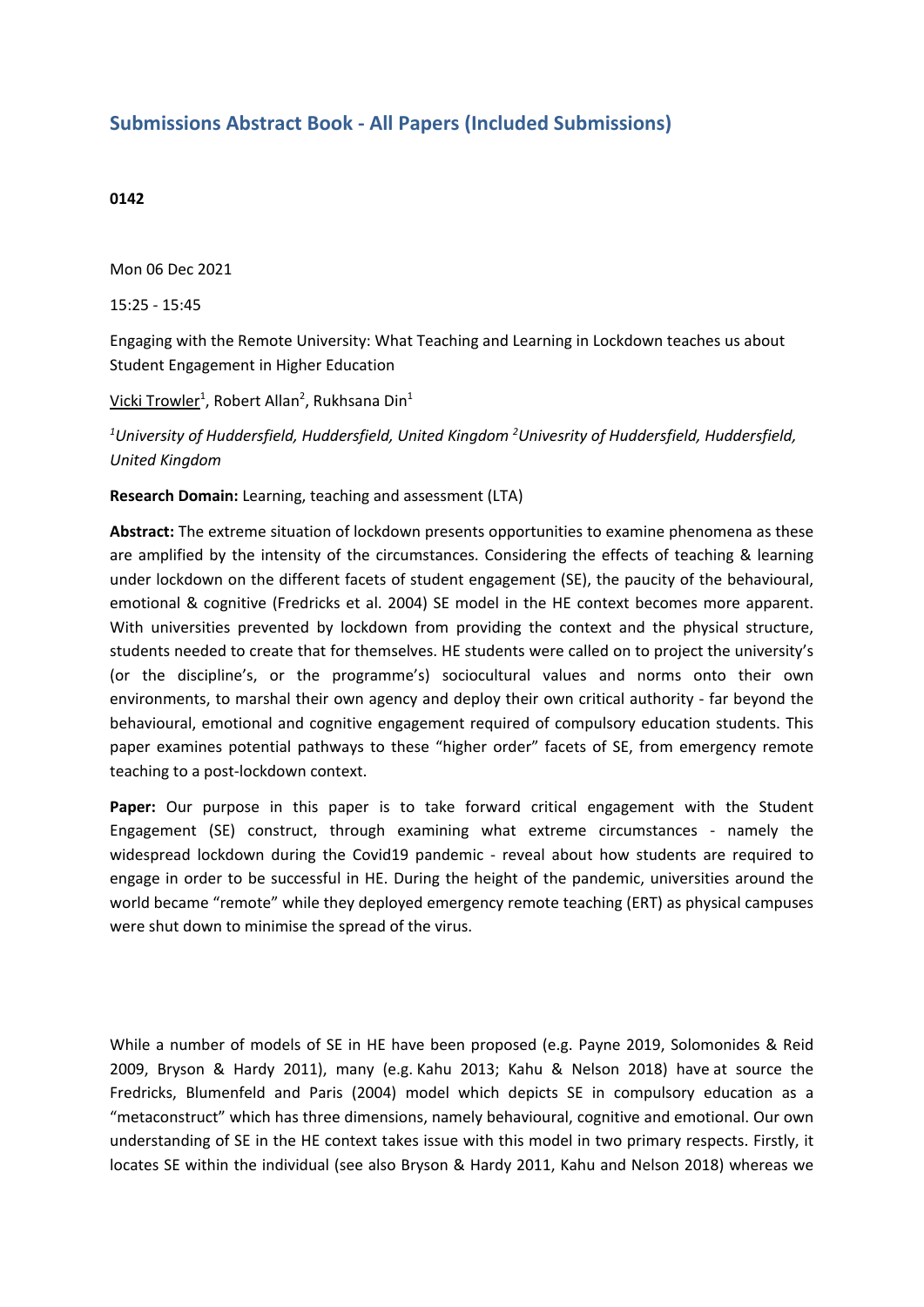consider SE in HE to be <sup>a</sup> relational product of investments by both student and their institutional context (Trowler 2010).

Secondly, it fails to capture adequately the multidimensional and dynamic nature of SE in HE. Our empirical research (Trowler *et al.* in prep.; Trowler 2015) into SE in HE contexts observed additional facets to the engagement of, and by, students, in ways that differed from SE in <sup>a</sup> compulsory education context. These facets were identified as critical, political, and sociocultural, and are understood (in relation to the student's institutional context) as follows:

- · critical this relates to the student's orientation to authority (in different domains);
- political (in the sense of power rather than ideology) this relates to the student's agency;
- · sociocultural this relates to the student's values.

Students can engage differentially across different facets (for example, be engaged congruently in one module, but oppositionally in another, and be disengaged in <sup>a</sup> third) as well as across and between tasks within modules, and their engagement can wax and wane over time across these different facets, responding dynamically to changing circumstances.

Considering the effects of teaching & learning under lockdown on the different facets of SE, the paucity of the Fredricks *et al.* (2004) model in the HE context becomes more apparent. With universities prevented by lockdown from providing the context and the physical structure, students needed to create that for themselves. Students were called on to project the university's (or the discipline's, or the programme's) sociocultural values and norms onto their own environments, to marshal their own agency, and deploy their own critical authority. These forms of engagement demanded of HE students were materially different from the engagement required of compulsory education students.

We argue that these "higher order" facets of SE are facilitated by the "lower order" facets identified by Fredricks *et al.* (2004), and that they build on each other (political engagement may have been easier under ERT if enabled by sociocultural engagement, and critical engagement may be facilitated by the capacities to engage politically and socioculturally. These may, in turn, be aided by the capacities to engage cognitively, behaviourally and affectively in ways that are productive within, if not congruent with, contextual expectations). In Trowler et al. (in prep.) we consider the following strategies as "pathways to engagement":

|           | Pathway         | Strategy |        |          |          |
|-----------|-----------------|----------|--------|----------|----------|
| Affective | <b>Emotions</b> | I∗       | Foster | positive | emotions |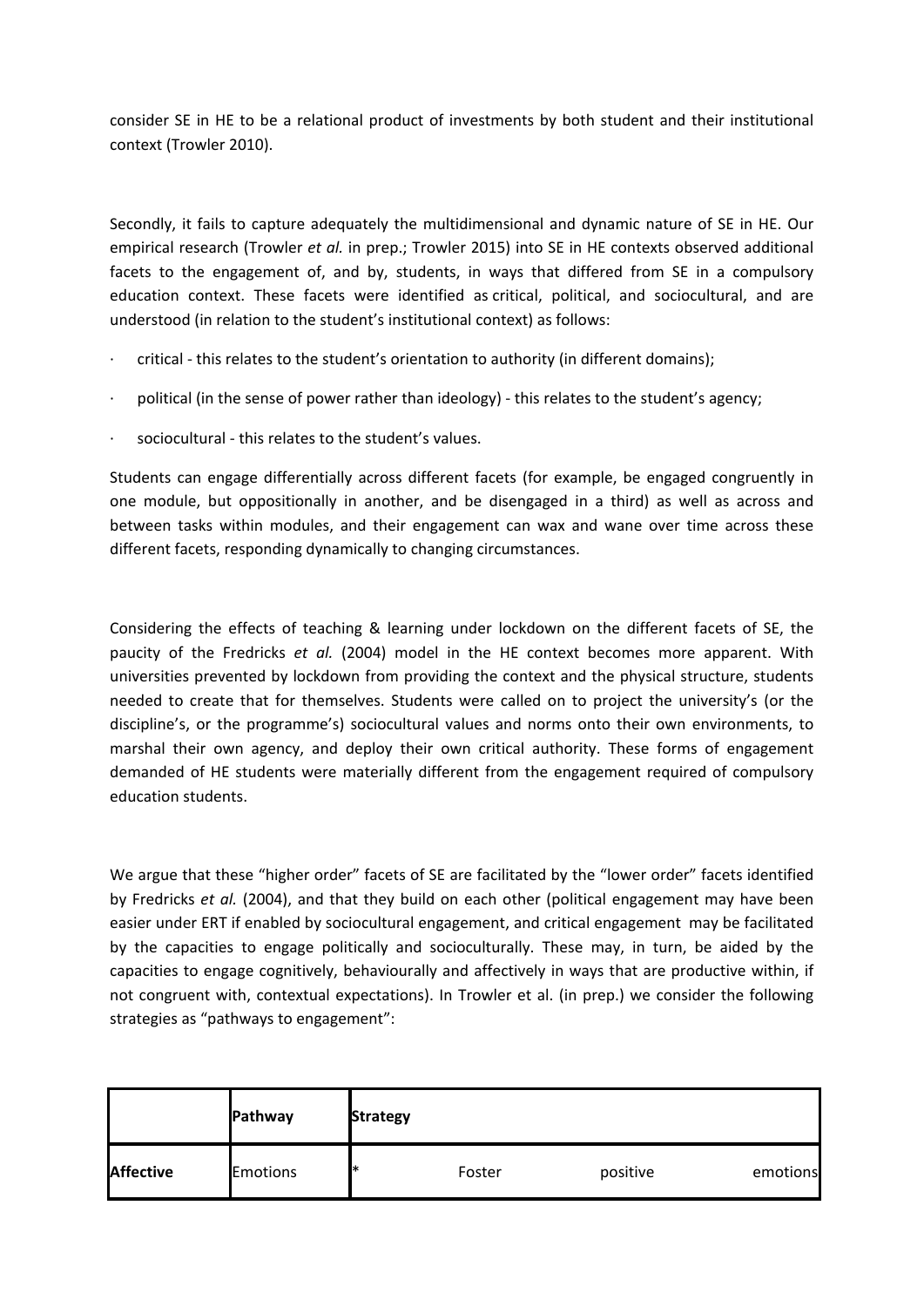|                    |               | * Regulate negative emotions (through reappraisal)                                                                              |  |
|--------------------|---------------|---------------------------------------------------------------------------------------------------------------------------------|--|
| <b>Behavioural</b> | Motivation    | <sup>*</sup> Establish task value<br>* Promote mastery goals (rather than task goals / task avoidance)                          |  |
| Cognitive          | Resilience    | * Promote awareness of student's coping strategies<br> * Foster healthy balance (problem solving / support seeking /<br>escape) |  |
| Sociocultural      | Belonging     | * Foster peer relationships<br>* Build staff-student rapport<br>* Nurture congruent values                                      |  |
| Political          | Self-efficacy | * Build awareness of student's internal & external resources<br>* Foster reappraisal<br>* Encourage autonomy                    |  |
| <b>Critical</b>    | Reflectivity  | * Identify student's reflection strategies<br>* Shift student's reflection into "action" quadrant                               |  |

Table 1: Pathways to Engagement (from Trowler *et al.* in prep.)

It is important to remember that SE is reciprocal: it is not just about *students* engaging, it is also about *engaging*students. Students' exercise of sociocultural, political and critical engagement through belonging, agency and authority requires us reciprocally to recognise their status as members, agents and holders of their own authority in their studies.

As we look back on the lessons of lockdown, we should not lose sight of the importance of fostering these "higher order" facets of engagement.

## **References: References:**

Bryson, C. and Hardy, C. (2011) 'Clarifying the concept of student engagement: A fruitful approach to underpin policy and practice', HEA Conference, York, Higher Education Academy.

Fredricks, J. A., Blumenfeld, P. C. and Paris, A. H. (2004) 'School Engagement: Potential of the Concept, State of the Evidence', Review of Educational Research, vol. 74, no. 1, pp. 59–109.